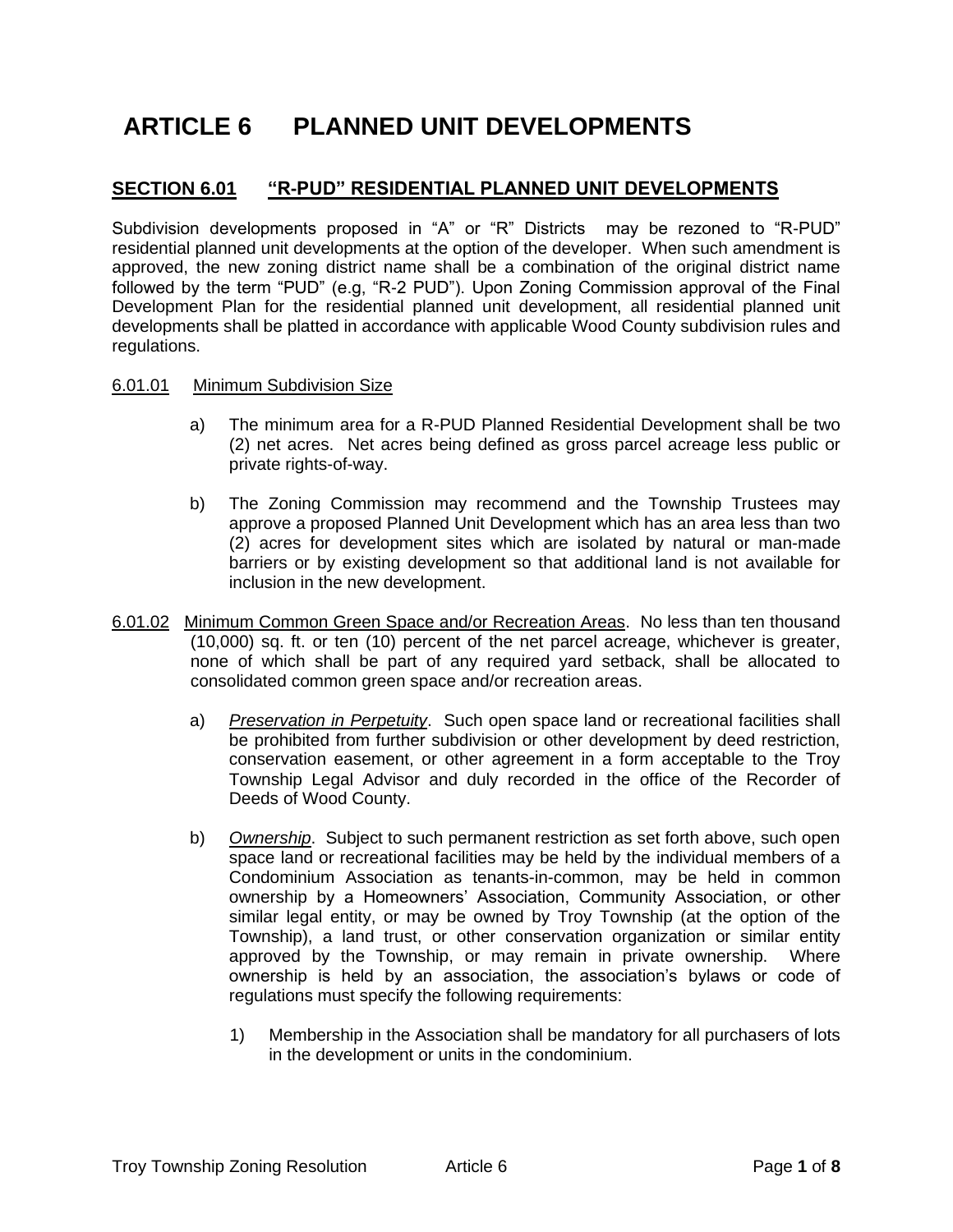- 2) The Association shall be responsible for maintenance, control, and insurance of common areas, including the required open space.
- c) *Transfer of Conservation Easements*. Upon the recommendation of the Zoning Commission and with the permission of the Troy Township Trustees, the owner(s) of the open space land or recreational facilities may, in accordance with the provisions of ORC 5301.67-70, grant a conservation easement to any of the entities listed in ORC 5301.68 acceptable to the Township, provided that the provisions of the conservation easement are acceptable to the Township and the conveyance contains appropriate provision for assignment of the conservation easement to another entity authorized to hold conservation easements under ORC 5301.68 in the event that the original grantee becomes unwilling or unable to ensure compliance with the provisions of the conservation easement.

#### 6.01.03 Density Computation (Density-Neutral Formula).

- a) The maximum number of dwelling units permitted shall not exceed the number of units permitted in the zoning district replaced by the residential planned unit development, unless this number is reduced by site size and shape, allowances for roads, environmental impacts of floodplains, wetlands, and water bodies, Wood County subdivision requirements, or other applicable regulations.
- b) The maximum number of dwelling units permitted in the development shall be calculated by dividing the net residential acreage by the minimum lot area per dwelling unit as shown under Section 5.04 (General Development Standards by District**)**. For purposes of this calculation, net residential acreage equals eighty (80) percent of the gross parcel acreage and gross parcel acreage is the total parcel area excluding public rights-of-way or flood plain.

#### 6.01.04 Lot, Height, and Yard Requirements

- a) For an A-1 PUD or an R-PUD, the lot, height, and yard dimensional requirements for the district replaced by the R-PUD under Section 5.04 (General Development Standards by District) shall be used to guide lot, height, and yard development in the R-PUD District. To allow for required common green space and/or recreation areas and to provide maximum flexibility for the development of residential lots, the lot and yard dimensional requirements may be reduced to a maximum of thirty-three and one-third (33-1/3) percent.
- b) zero lot line development shall comply with the lot, height, and yard dimensional requirements of [Section 6.01.07](#page-2-0) (Zero Lot Line Developments).
- c) *Minimum Perimeter Yard Setba*ck. A yard setback shall be maintained along all perimeter parcel boundaries of the Residential Planned Unit Development of not less than twenty-five (25) feet.
- 6.01.05 Maximum Impervious Surface Area in Subdivision. No more than forty (40) percent of gross parcel acreage shall be devoted to coverage by buildings, street pavement, motor vehicle driveway pavement, and parking area pavement.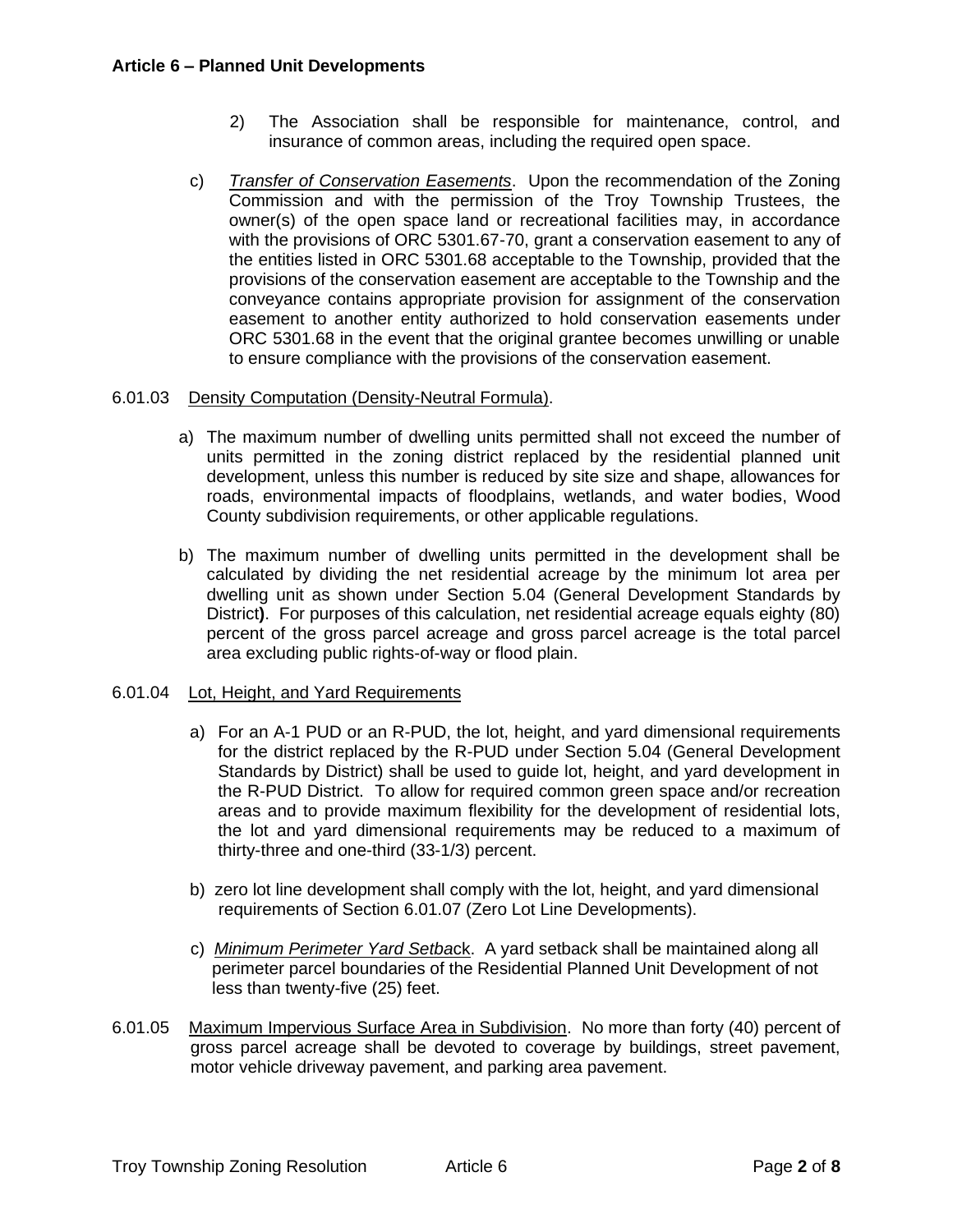#### **Article 6 – Planned Unit Developments**

- 6.01.06 Dwelling Arrangement. In developments where single-family or two-family dwellings are mixed with multi-family dwellings, the dwellings along the perimeter of the development must be arranged progressively in relation to the type of uses in the abutting area. For instance, when the abutting use is multi-family, commercial, or industrial land uses, then proposed multi-family uses shall be arranged to buffer proposed single-family or two-family dwellings. Conversely, when the abutting use is single-family or two-family dwellings, then single-family or two-family dwellings shall buffer the abutting area from multi-family dwellings.
- <span id="page-2-0"></span>6.01.07 Zero Lot Line Developments. Zero lot line development may be utilized in a R-4 PUD or R-5 PUD Zoning District. The following additional regulations shall apply:
	- a) To provide maximum flexibility for the development of residential lots, the dimensional requirements under Section 5.04 (General Development Standards by District) may be reduced no less than the following dimensions:

| <b>Minimum Lot Size and Building Height</b> |                                                           |              |                                                                   |                  |                                       |             |      |
|---------------------------------------------|-----------------------------------------------------------|--------------|-------------------------------------------------------------------|------------------|---------------------------------------|-------------|------|
| <b>Type of Dwelling</b>                     | <b>Minimum</b><br>Lot Area<br><b>Per Dwelling</b><br>Unit |              | <b>Minimum</b><br><b>Lot Width</b><br><b>Per Dwelling</b><br>Unit |                  | <b>Maximum Height</b><br>Of Buildings |             |      |
|                                             |                                                           |              |                                                                   |                  | <b>Stories</b>                        |             | Feet |
| Single or Two Family                        | 5,000 sq. ft.                                             |              | 45 feet                                                           |                  | 2                                     |             | 35   |
| Multi Family                                | 2,400 sq. ft.                                             |              | 24 feet                                                           |                  | 2                                     |             | 35   |
| <b>Minimum Yard Setback</b>                 |                                                           |              |                                                                   |                  |                                       |             |      |
| <b>Type of Dwelling</b>                     | Front<br>Yard *                                           | Rear<br>Yard |                                                                   | <b>Side Yard</b> |                                       |             |      |
|                                             |                                                           |              | <b>Either</b><br>Side *                                           |                  | Sum Of<br><b>Side Yards</b>           |             |      |
| Single or Two Family                        | 30 ft                                                     |              | 5 <sub>ft</sub>                                                   | 0 to 10 feet     |                                       | 10 feet $*$ |      |
| Multi Family                                | 30 ft                                                     |              | 5 <sub>ft</sub>                                                   | 0 to 10 feet     |                                       | 10 feet $*$ |      |
| * applies to each end unit                  |                                                           |              |                                                                   |                  |                                       |             |      |

- b) Deed Restrictions Required. Lots proposed for zero lot line developments shall require deed restrictions of record to be placed on each proposed site and all adjacent lots which gives the owner notice that any development adjacent to a structure proposed with a zero-foot setback shall either attach to the common wall of the zero lot line development or provide a minimum side yard of ten (10) feet.
- c) *Minimum Yard Area Per Dwelling*. The minimum yard area exclusive of structures is six hundred (600) square feet.
- d) *Maximum Lot Coverage*. Maximum lot coverage of structures shall not exceed seventy (75) percent of each lot.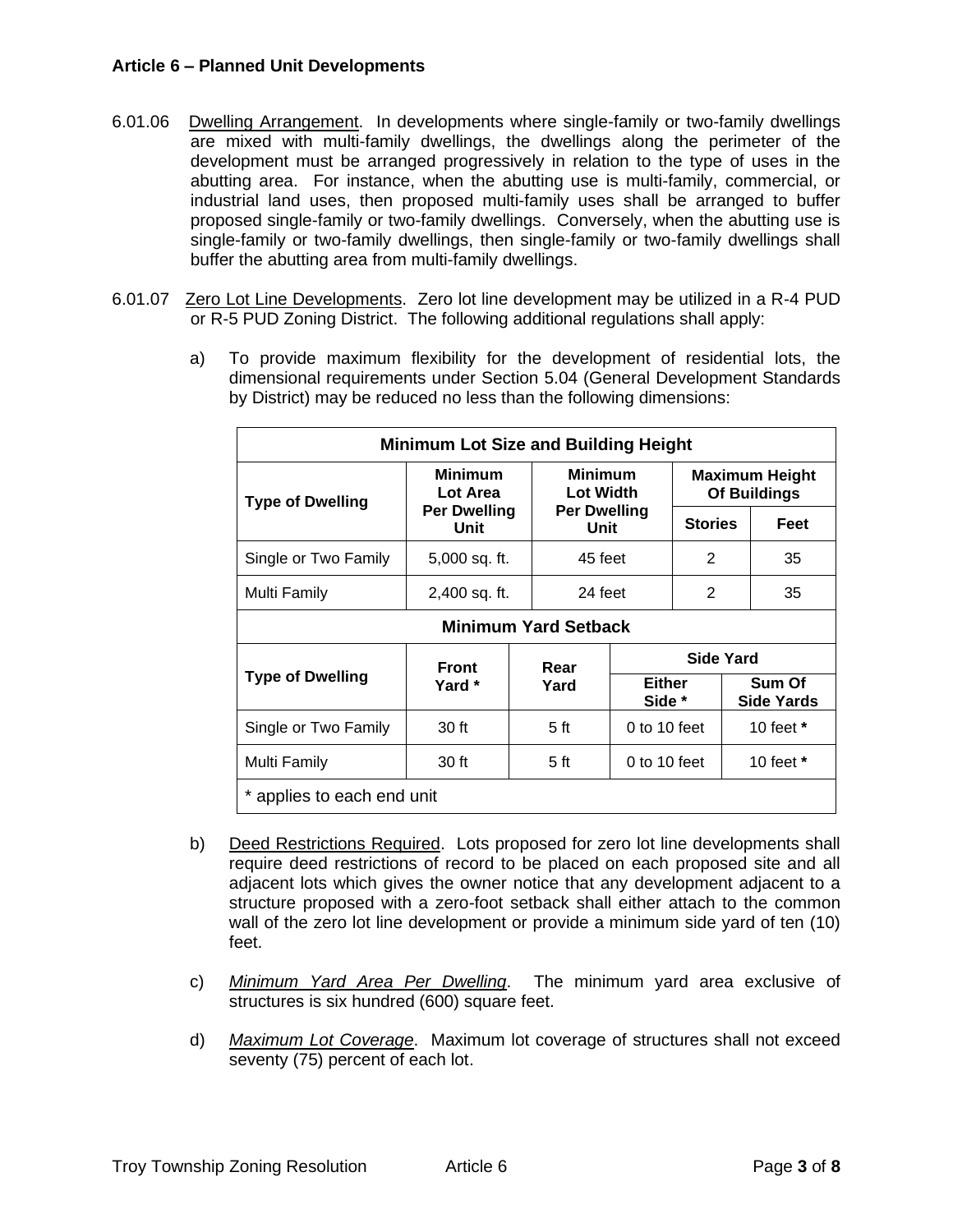- e) Walls of structures along the zero lot line setbacks must not contain any windows, doors, or openings of any kind.
- f) The side yard setback opposite the zero lot line setback shall be no less than ten (10) feet and shall contain no permanent structures.
- g) The provisions of the following shall govern as to the rights and obligation and occupants of lots respecting side yard easements. For purposes of definition, the "servient tenement" is defined as the property providing a side yard easement. The "dominant tenement" is defined as the property adjoining benefiting from the easement.
	- 1) A five (5) foot maintenance easement shall exist along all zero lot lines exclusive of lots that share a common zero lot line wall.
	- 2) Lots subject to this easement will be set forth as an appropriate reservation grant in the deed to the dominant tenement.
	- 3) The easement shall be maintained by the owners or occupants of the servient tenement as open space, landscaping or as a garden and shall be retained in a manner not to restrict its use by the owners occupants of the dominant tenement.
	- 4) The owners or occupants of the dominant tenement shall have a limited, nonexclusive right of use and occupy the side yard easement for purposes of maintenance, repair, or replacement of the structure. Ingress and egress will be provided without limitation for these purposes. Owners and occupants of the dominant tenement shall be responsible for all damage to the servient tenement that may restrict the use and enjoyment of the side yard. This responsibility extends to maintenance of the exterior walls of the structure that shall be maintained and retained in a manner compatible with the servient tenement.
	- 5) The owners and occupants of the servient tenement shall be limited to the use of the easement for purposes described in Paragraph (d)(4) of this section. The owner or occupant of the servient tenement shall be responsible for any damage to the structure of the dominant tenement which is caused by the negligence of the owner of occupant of the servient tenement or by persons entering on the servient tenement with consent of the owner or occupant.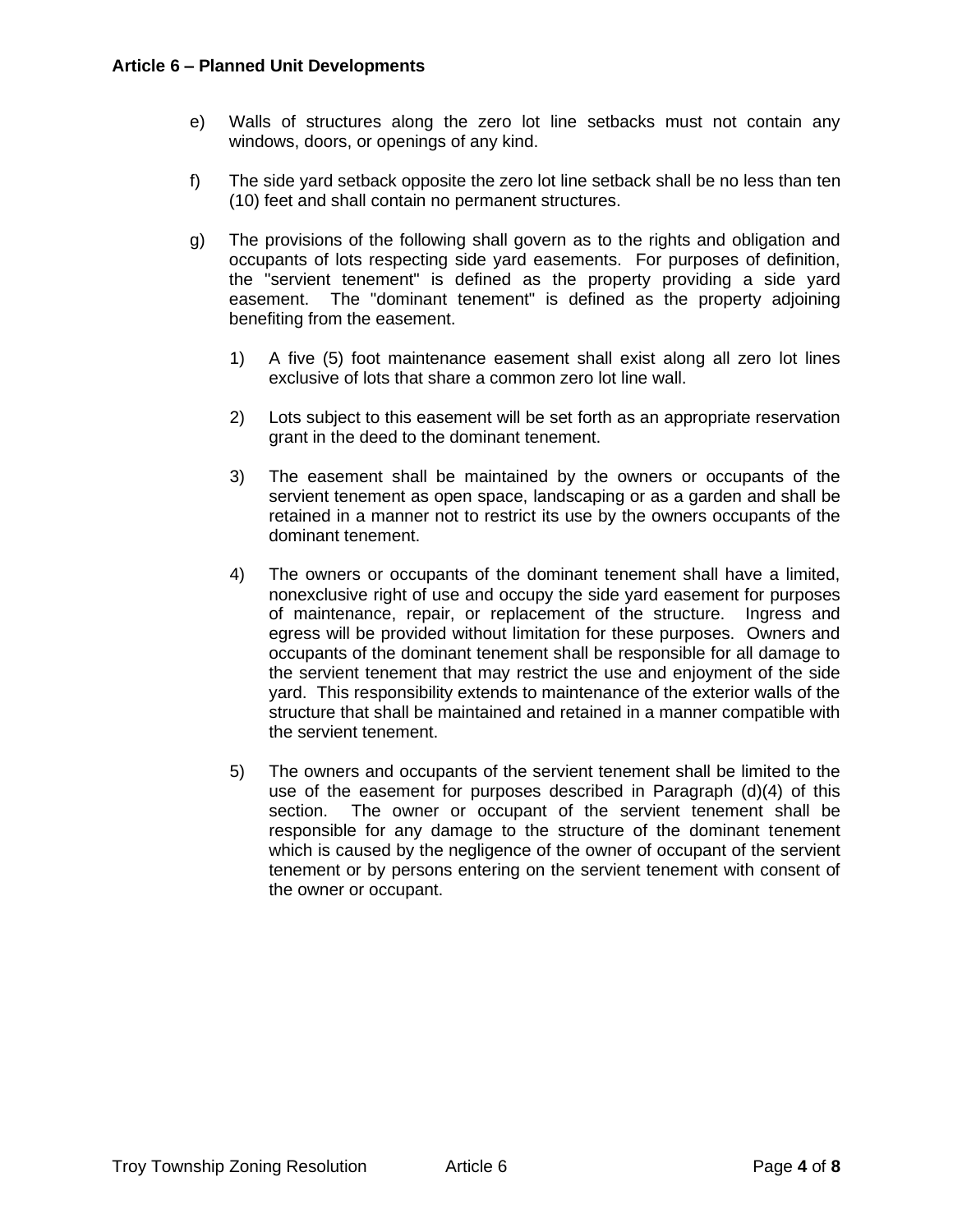



Single or Two Family Units

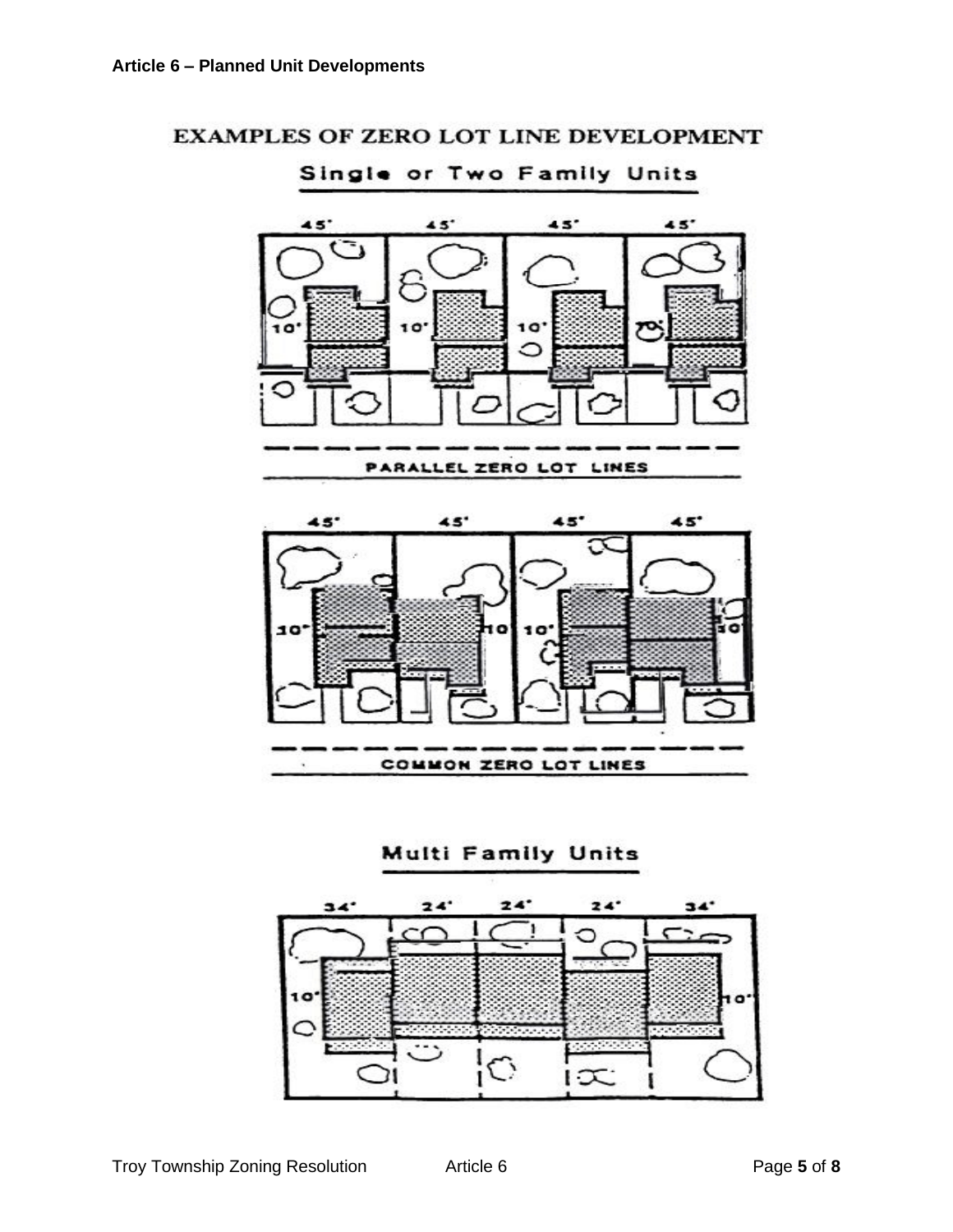## **SECTION 6.02 "B-PUD" BUSINESS PLANNED UNIT DEVELOPMENTS <sup>1</sup>**

Subdivision developments proposed in "C" or "I" Districts may be rezoned to "B-PUD" Planned Business Districts at the option of the developer. Upon Zoning Commission approval of the Final Development Plan for the Planned Business District, the developer shall have the development platted in accordance with applicable Wood County subdivision rules and regulations.

The following general development standards are established to ensure that areas zoned B-PUD are developed as a high-quality business and industrial center with a park-like environment.

- 6.02.01 Minimum Subdivision Area. A Planned Business District development project shall require a parcel size of five (5) acres or more for the subdivision.
- 6.02.02 Building and Impervious Area Coverage. The maximum coverage of all buildings, including accessory structures, and all impervious areas, such as parking and loading areas shall not exceed seventy (70) percent of the gross lot area.
- 6.02.03 Building and Structure Heights. Buildings and structures up to fifty (50) feet in height are allowed without special condition. Building and structures may exceed fifty (50) feet provided that:
	- a) The site will have a maximum building floor area/lot area ratio of 2:1 (i.e., the total floor area within all buildings will not exceed twice the total lot area).
	- b) All required yards shall be increased by one (1) foot for each one (1) foot building and structure height more than fifty (50) feet.
	- c) No site plan shall be approved which includes buildings and structures more than fifty (50) feet in height unless approved by the fire chief of the Township.
- 6.02.04 Yard Setbacks. All buildings and structures shall meet the following yard setbacks:
	- a) *Front Yards*
		- 1) For all property that has a front lot line that adjoins a state or federal highway, the minimum front yard shall be fifty (50) feet from the front lot line or right-of-way. In the case of a corner lot, both yards fronting on any public street shall be a minimum of fifty (50) feet.
		- 2) For all property that has a front line that does not adjoin a state or federal highway, the minimum front yard shall be forty (40) feet from the front lot line. In the case of a corner lot, both yards fronting on any public street shall be a minimum of forty (40) feet.
	- b) *Side & Rear Yards*. No building or structure shall be permitted within twenty-five (25) feet, nor any parking area within five (5) feet of any side or rear property line. All accessory structures shall be located at least twenty-five (25) feet from

<sup>1</sup> Amended 8/25/2021 by Resolution 10-2021 (effective 9/24/2021)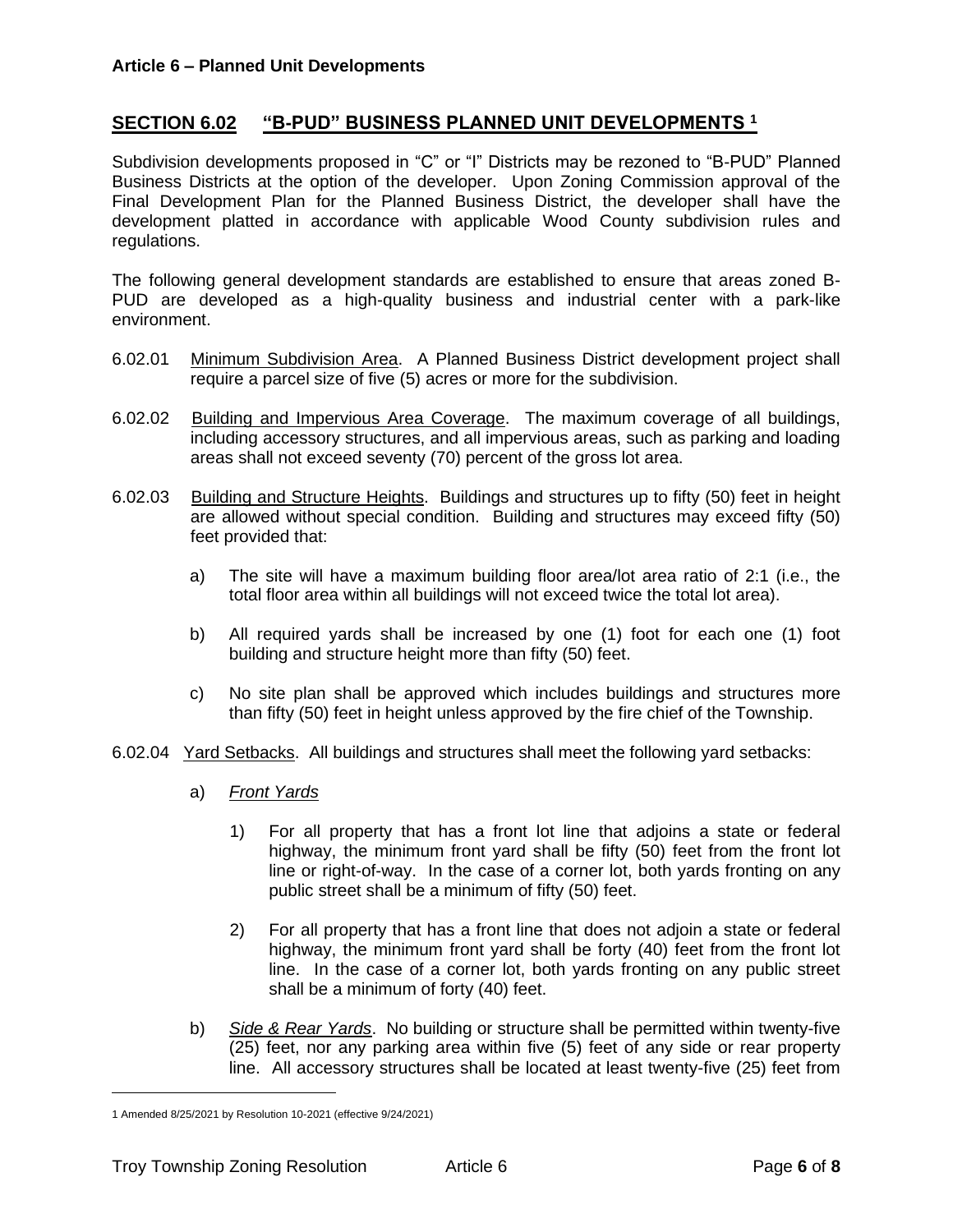any side or rear lot line, and may not be located closer to a road right-of-way than the principal structure.

- 6.02.05 B-PUD Underground Utilities. All electric power lines (not including transformers or enclosures containing electric equipment which may be pad mounted), telephone, gas distribution, and cable television lines, constructed after the effective date of this Article shall be placed underground in accordance with the specifications and policies of the respective utility service providers.
- 6.02.06 B-PUD District Landscaping Requirements. Lots within the B-PUD District shall satisfy all landscaping requirements pursuant to Article 8 (Landscaping Requirements)
- 6.02.07 B-PUD District Off-Street Parking and Loading Requirements. No building or structure shall be erected or structurally altered, or any use of property changed unless adequate off-street parking and loading spaces have been provided in accordance with Article 9 (Off-Street Parking and Loading Requirements).
- 6.02.08 B-PUD District Signs. All signs must meet the requirements of Article 10 (Signs).
- 6.02.09 Access Control Requirements. As part of the site plan review process, access shall be reviewed relative to the distance from other drive approaches and from roadway intersections. The preferred method of providing access to parcels is to minimize or eliminate driveways by using service road, rear access road, or shared driveways. The Zoning Commission may require that driveways be moved, combined, realigned, or eliminated to reduce the potential for accidents.
	- a) Limits on Number of Driveways. For parcels with continuous frontage under one hundred (100) feet, one (1) driveway is permitted for ingress and egress. In the case of a corner lot, this driveway should be located on the street with the lower traffic volume. For parcels with more than one hundred (100) feet of frontage, a second driveway may be permitted following completion of a traffic impact study.
	- b) Traffic Impact Study. Where a single development, individual use, expansion or change of existing use that would require site plan approval results in generating one hundred (100) or more peak hour trip ends (as defined by the Institute of Transportation Engineers' (ITE) Trip Generation Manual), a Traffic Impact Study shall be prepared by a qualified professional engineer at the developer's expense. This study is required to document the development's impacts on internal and external circulation and vehicular safety. The traffic impact study shall investigate the feasibility and benefits of improvements such as signals, turn lanes, driveway movement limitations, etc., to protect the safety of the traveling public. The traffic impact study shall include the following elements:
		- 1) A description of the site and study area.
		- 2) Anticipated development of adjacent parcels.
		- 3) Trip generation and distribution, including a description of all assumptions used to generate findings of trip distribution.
		- 4) Modal split (if applicable).